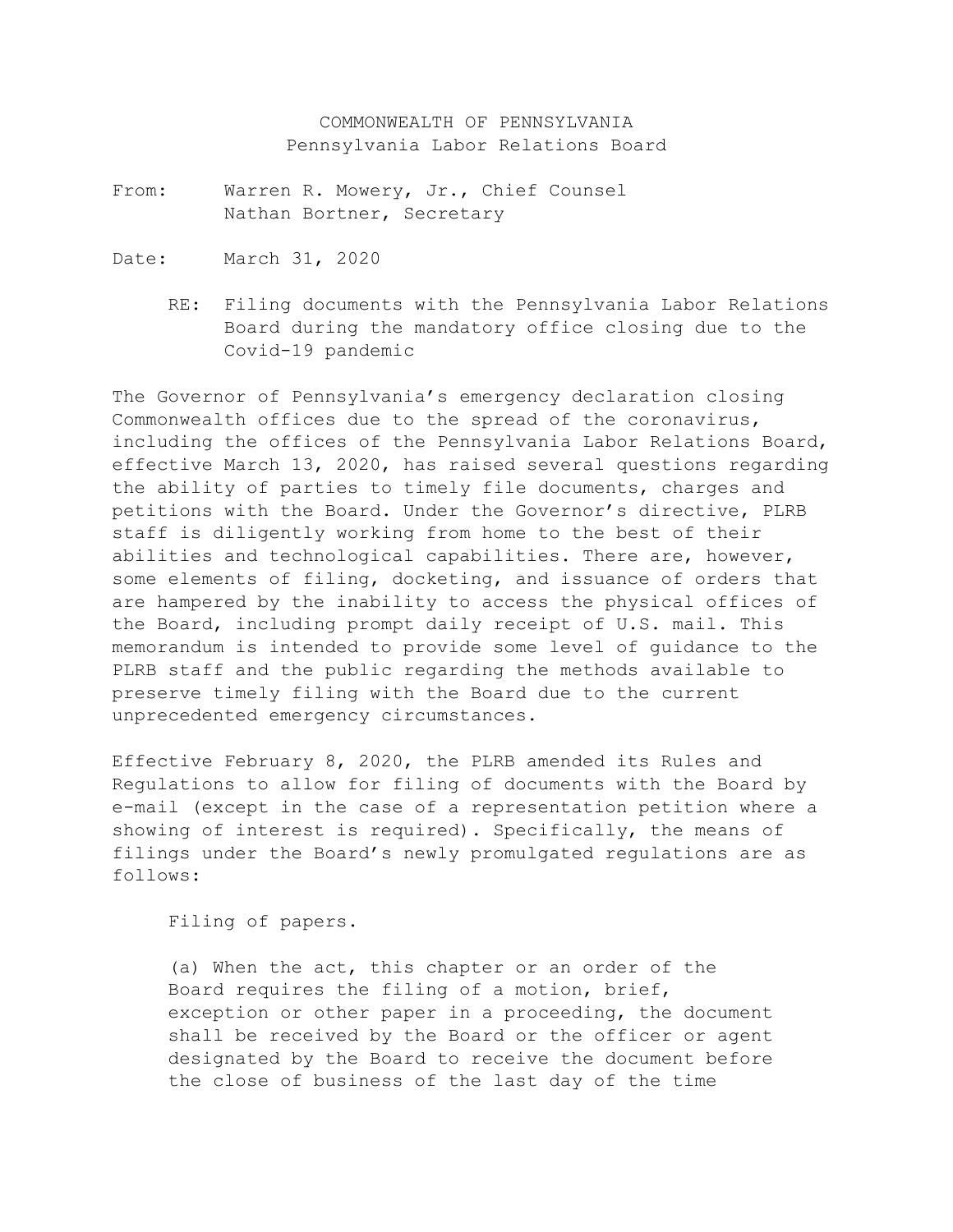limit, if any, for the filing. Exceptions to this requirement will be at the discretion of the Board.

(b) Charges and petitions may be filed with the principal office of the Board in Harrisburg, or with the regional office of the Board in Pittsburgh. Charge and petition forms are available at Board offices.

(c) Methods of Filing with the Board.

(1) In person at the principal office of the Board in Harrisburg, or with the regional office of the Board in Pittsburgh. If mailed to the Board through the United States Postal Service or third-party courier, the date of filing shall be the date of receipt by the Board in its Harrisburg or Pittsburgh office.

(2) Except for a Joint Election Request (Form PERA-3), Petition (Form PLRB-13 or Form PERA-4), or other document with a showing of interest, filing by electronic mail by e-mailing a portable document format (PDF) file of the scanned complete signed document, including attachments and exhibits thereto, to the Board at the Board's designated e-mail address. The date of filing of an e-mailed document shall be the date of receipt by a Board officer or agent in accordance with section 95.42(a).

34 Pa. Code §95.42; and 34 Pa. Code §93.12.

The Board's Rules and Regulations are designed for "the efficient operation of the Labor Relations Board and the orderly administration of the acts. They are to be liberally construed for the accomplishment of these purposes and may be waived or suspended by the Labor Relations Board at any time and in any proceeding unless the action results in depriving a party of substantial rights." 34 Pa. Code §91.5.

The Board cannot alter the four-months statute of limitations for unfair practices under Section 1505 of the Public Employe Relations Act, the six-weeks statute of limitations under Section 9(e) of the Pennsylvania Labor Relations Act, or the statutory window-period for a representation petition under Section 605(7)(ii) of PERA. However, this does not prohibit the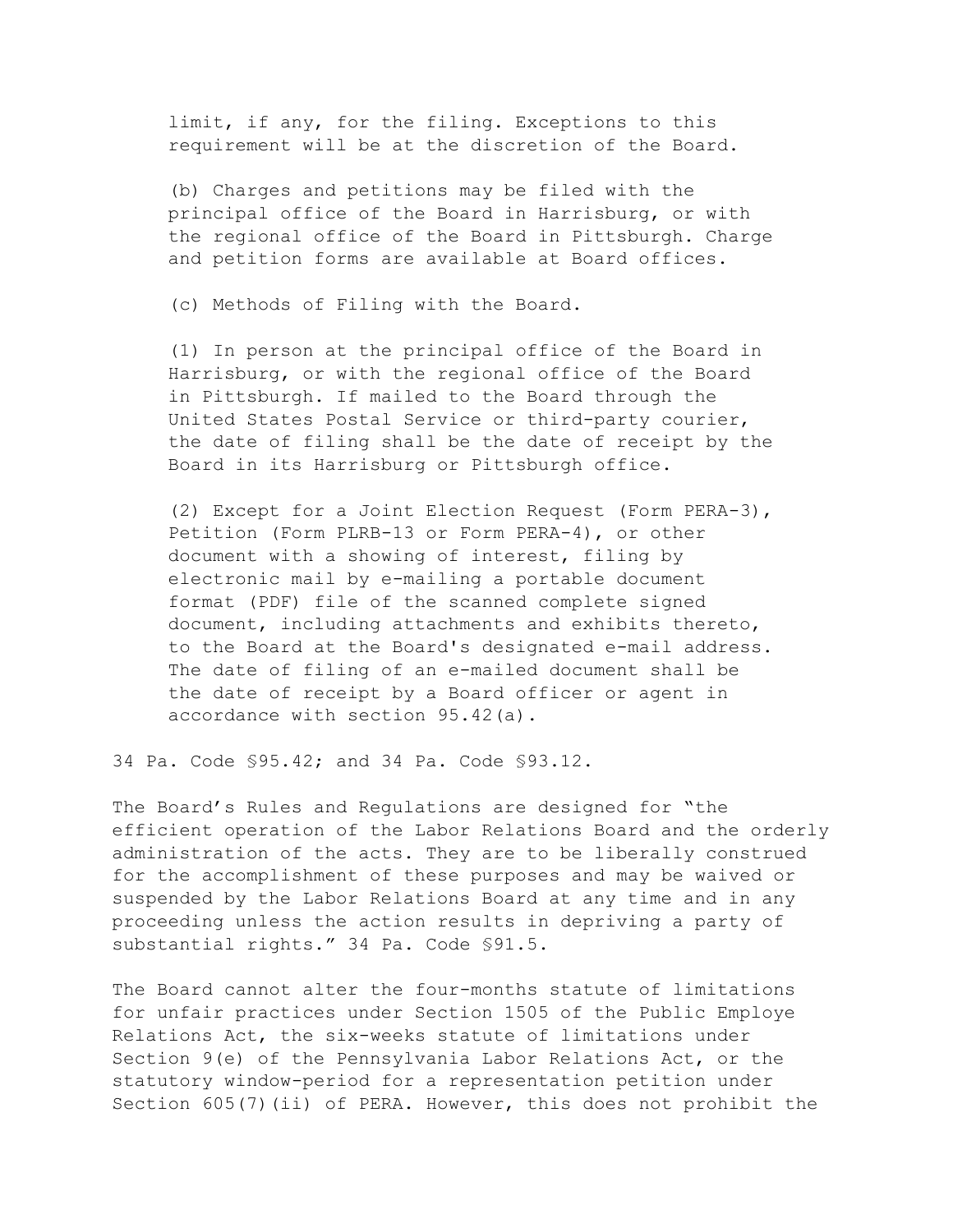Board from liberally construing its own regulations, including Sections 93.12 and 95.42, to accommodate the methods of filings under the present emergency circumstances.

In this regard, the Board's new Rules and Regulations provide for three methods of filing: 1) in person; 2) by U.S. Mail or overnight courier; or 3) by e-mail. In light of the emergency circumstances caused by the Covid-19 pandemic, a temporary emergency liberal construction of the Board's Regulations, as permitted by Section 91.5, should be applied as follows:

- **1) In Person in the Pittsburgh or Harrisburg office.** In person filings at the Board offices is presently unavailable. As of the date of this memorandum, the City of Pittsburgh and Harrisburg are under a stay-at-home order of the Governor of Pennsylvania, and both the Harrisburg and Pittsburgh office buildings are closed to public access.
- **2) By U.S. Mail or third-party courier to the Pittsburgh or Harrisburg offices.** Sections 93.12(b)(1) and 95.42(c)(1) of the Board's Regulations provide that documents mailed to the Board are filed when received. Under normal operations, mail is received daily and processed the same day. However, under present circumstances, daily receipt and processing of the mail by a Board employee cannot be assured. A reasonable liberal construction of the Board rules would be to deem a document received for purposes of filing on the date the mail is delivered in Harrisburg or Pittsburgh and destined for delivery to the PLRB offices. Sections 93.12 and 95.42 may be liberally construed under the circumstances to allow that tracking information from the USPS or third-party courier would evidence delivery in Harrisburg or Pittsburgh to the PLRB office. Examples of methods that allow tracking of delivery include USPS certified mail, or overnight delivery by USPS, FedEx or UPS. Where tracking information is available on the face of the mailing, PLRB staff may access the delivery service website and tracking information to identify the date the document was received in Harrisburg or Pittsburgh and was destined for delivery in the PLRB office. That date can then be used as the date of filing with the Board in accordance with Section  $93.12(b)(1)$  or  $95.42(c)(1)$  of the Board Regulations.